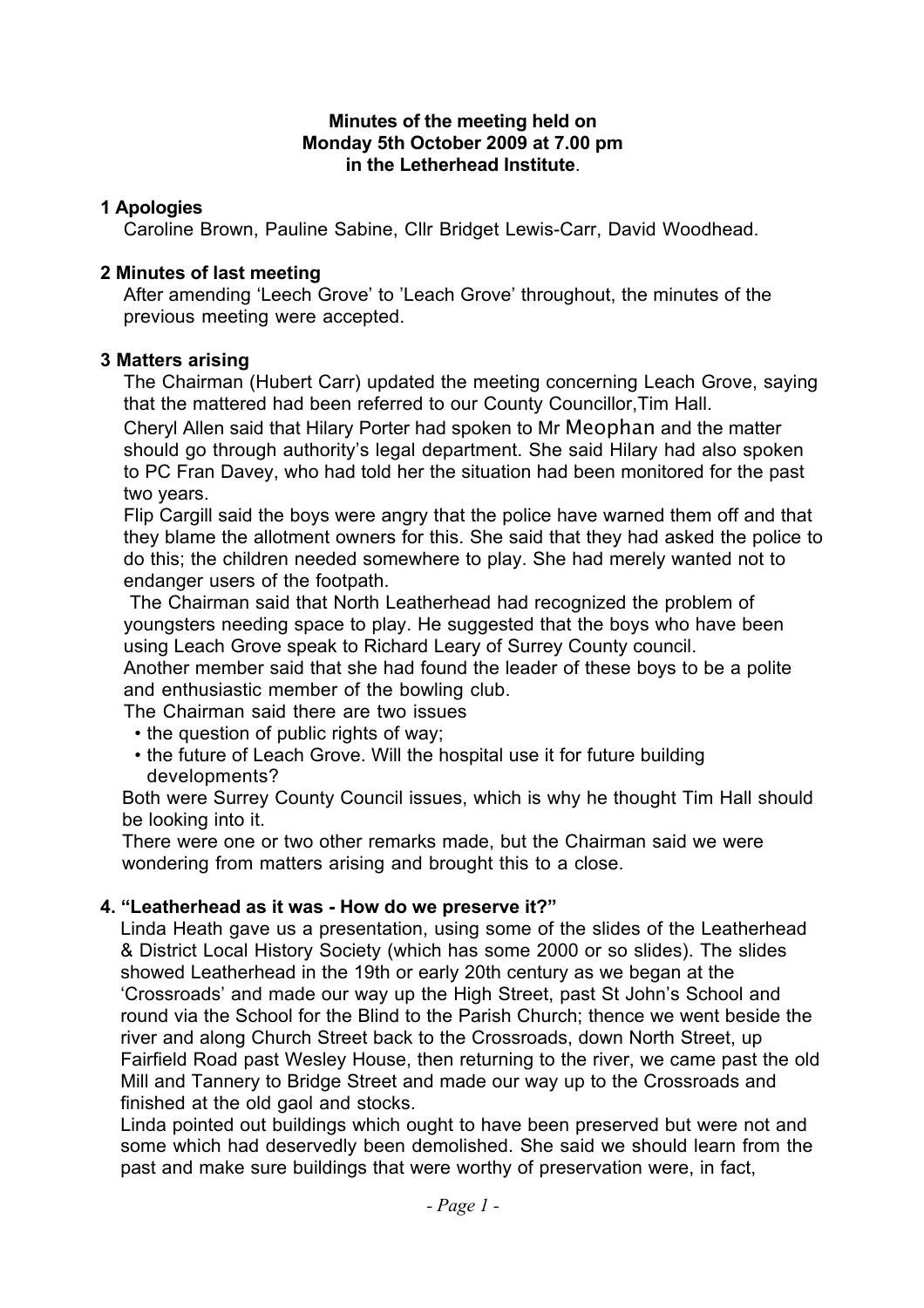preserved and where buildings were to be demolished they should be properly photographed and recorded.

A few questions followed:

- Who lived at Cherkley Court? It was built and lived in by Abraham Dixon. It was also where in 1916 the partition of Ireland was agreed and the Irish Free State was granted independence.
- Who was Edmund Tylney? He was Master of the Revels to Queen Elizabeth I and lived in the Mansion House in Leatherhead. He extended the powers of his office to review plays for royal performance into the public arena, in effect becoming the official censor of the period's drama.
- Can the Leatherhead & District Local History Society's slides be viewed on the Internet? Work is currently being done to make this possible. They cannot be viewed at present, but it i hoped that these will eventually be available on the Internet.
- Does the History Society have photographs of the 1913 fire at St John' School? It has several photographs relating to the incident. Indeed, the Society has a whole lot of material elating to the school

The Chairman moved a vote of thanks which was enthusiastically supported by those present.

## **5. Reports from Subgroups:**

## **a. Membership**

Fran Barnby-Smith reported that leaflets had now been printed and were ready to be delivered to non-members in the hope attracting new membership. She asked for volunteers to help in the distribution.

She said that many roads were still without road stewards.

Certain roads were being targeted, particularly those in the south where there were few or no members; the intention is to build up a strong base in the south and then make an effort to extend our membership in the north of Leatherhead.

We shall shall also need help with the delivery of the Newsletter.

Our membership has remained steady of the past year, but we need more members and greater publicity.

# **b. Planning**

Caroline Brown reported, in writing, that two committee members would be attending the Planning Committee meeting at the council Chamber in Dorking on Wednesday, 7th October, when the Edmund Tylnet's application to retain tables and chairs on the High Street after 4.30 pm and Hague Investment's application to allow change of use of 52 to 56 Church Street fro A1 to A3 usage (to allow the Blue Cafe to open in the evening as a restaurant) would be heard.

The request by Amici to have seating in the High street from 8.00 am to 6.00 pm had been refused.

Three members of the Committee had attended a conference of Civic Trust South East at Guildford on saturday, 26th September.

The MVDC has drawn up a Statement of Community Involvement (SCI) as part of the Local Development Framework. A copy of the SCI is available in the Library. The government has just set up its Infrastructure Planning Commission to enable to accomplish large scale plans without losing many years because of objections. Some organisations, such as Friends of the Earth, feel this could give *carte*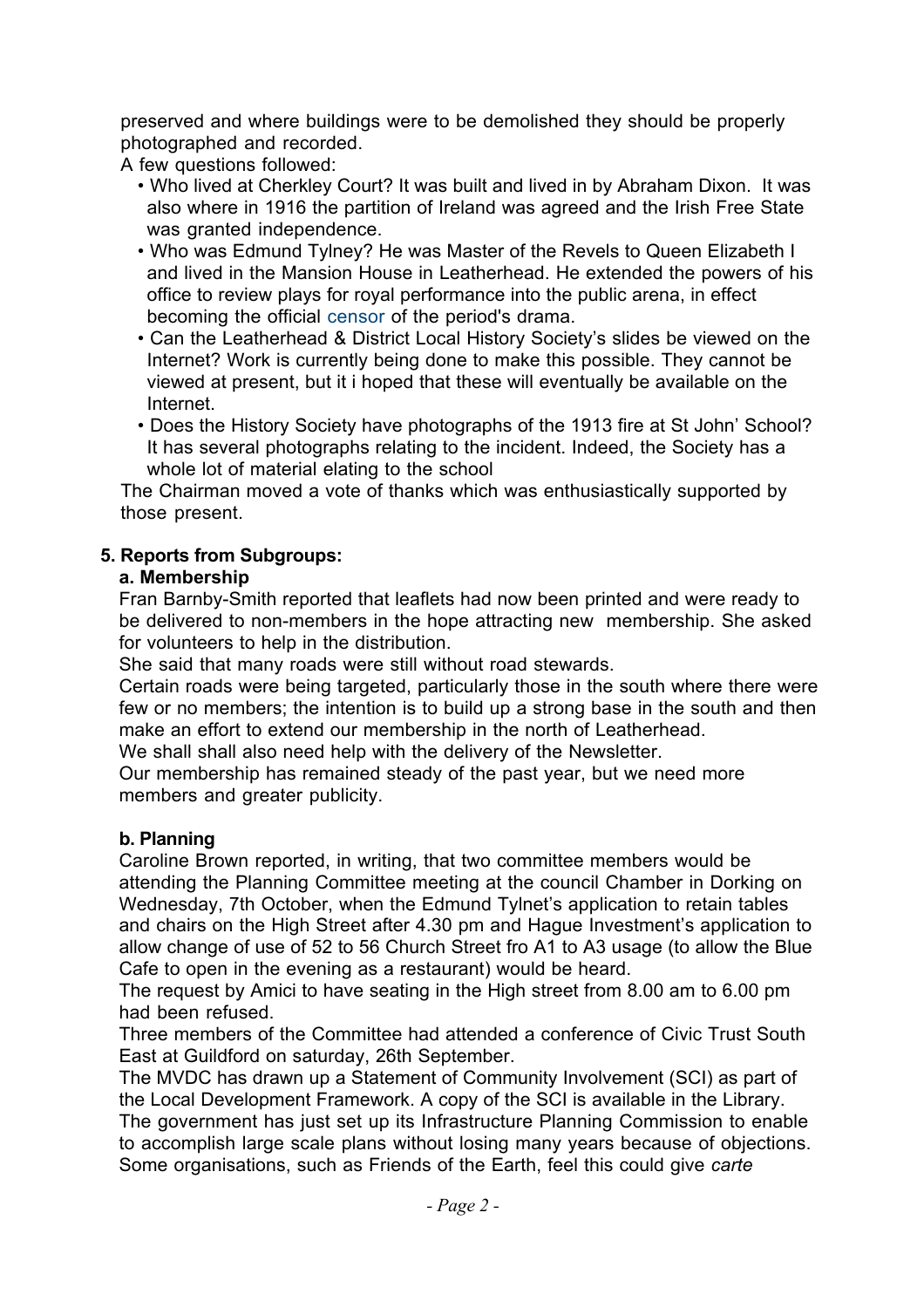*blanche* to the government pursuing any large scale project that is considered economically desirable.

Cheryl Allen reminded us why a similar application for change of use of 52 to 56 Church Street had failed in 2003, and insisted that the problems associated with the use of the buildings as a restaurant were still pertinent. Why had the LRA not made representation?

The secretary replied that in fact the LRA had sent a letter to every Councillor on the Planning Committee outlining our concerns over the matter.

### **c. Highways**

The Chairman reported that he and the Vice-Chair, Hilary porter, had attended the Leatherhead Highway Forum. This forum allows District Councillors to be updated by relevant County Councillors.

It was revealed at the Forum that £20,000 had been quoted by Sally Edwards for work at Knoll Roundabout; the work had in fact cost £320 000.

Plans to remove the stairway in Station Approach had been shelved as it was claimed that the removal would necessitate the closure of Station Approach for two or three weeks. The Chairman was of the opinion that the stairway could be removed without causing the complete closure of the road.

Indeed, he reported the attitude of the Forum was somewhat negative, basically saying that nothing could be done as there was no money.

It remains undecided whether to have shared pedestrian-cylclist footpath along Epsom Road and Randalls Road or to have a white line along the pavement, separating pedestrians and cyclists.

It was pointed out by one of our members that the footpath from Linden Gardens to St andrew's School was dangerous at night as steps leading up to the footbridge are badly lit, in particular there is no light at the top. Also if one chose to walk back to St Andrew's a long Epsom Road and over the now improved Knowle Roundabout, one came to a dip in the road after the crossing above the Motorway, where a large puddle was formed in wet weather resulting in pedestrians being soaked as cars passed by.

The Chairman said he would take this matter up.

 Another member drew attention to the dangerous state of the raised footway between Winfield and the road junction at the top of the High Street. The path was badly overgrown and in some places it was difficult for individuals to pass. The Chairman said that Highways were responsible for this and he would take the matter up.

The Chairman said that the Bookham Residents' Association sent polite letters to those people who allow overhanging bushes to be a nuisance to users of footpaths. We should be more pro-active over the matter of footpaths. Do we know where the footpaths are?

**6, Report of Civic Trust South East Conference in Guildford on 26th September** In the morning we had two major sessions:

1. Cllr Mike Appleyard (Bucks County and Wycombe District Councils) - "*What is*